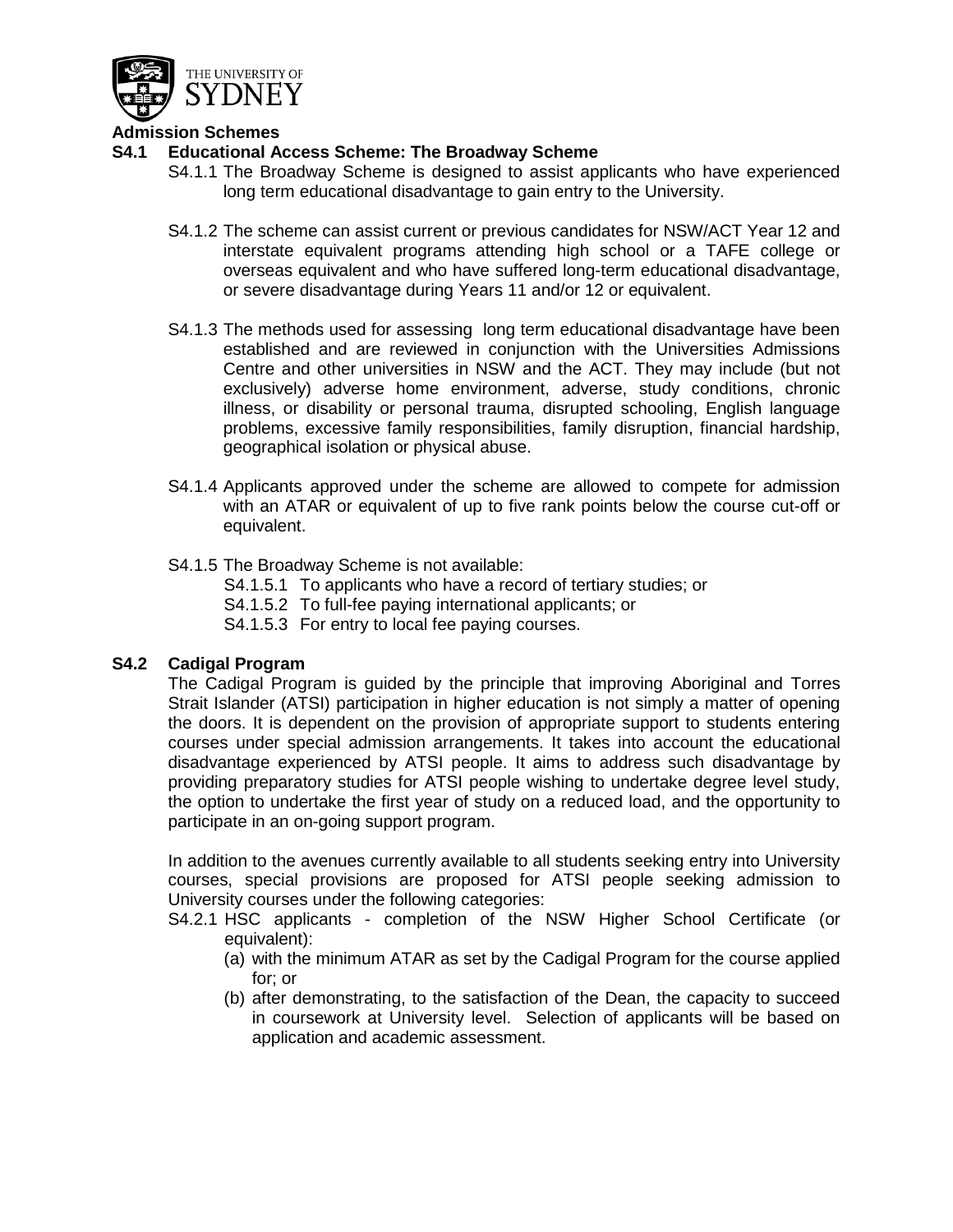

- S4.2.2 Mature age applicants must be 21 years or over. These applicants will be eligible for consideration for admission upon meeting one or more of the following requirements:
	- S4.2.2.1 Completion of an approved tertiary preparation course relevant to the course of study applied for;
	- S4.2.2.2 Completion or partial completion of an accredited course at a tertiary institution; or
	- S4.2.2.3 Demonstration of, to the satisfaction of the Dean, the capacity to succeed in course work at University level.

Selection of applicants will be based on application and academic assessment. Under this Program it is proposed that up to 5% of University places will be made available to suitable ATSI applicants.

- S4.2.3 Where reasonable, a Dean may, for a maximum period of one year, place requirements and restrictions on the enrolment of a student offered a place under S4.2, including:
	- (a) requiring a student to complete a unit or units of study within a specified time;
	- (b) prohibiting enrolment by the student in a unit or units or study;
	- (c) restricting the maximum unit of study load in which a student may be enrolled.

## **S4.3 Conditional Early Offers Scheme**

- S4.3.1 The Conditional Early Offers Scheme is designed to enable the University to identify prior to the NSW Higher School Certificate (or equivalent) students of promise who have suffered educational disadvantage and who may benefit from early engagement with the University and additional support.
- S4.3.2 The methods used for assessing education disadvantage will be the same as those used in S 4.1.3.
- S4.3.3 The criteria used for assessing early promise will be one or more of:
	- S4.3.3.1 evidence provided by the Principal of the School;
	- S4.3.3.2 performance in the Record of School Achievement (ROSA);
	- S4.3.3.3 performance in a test approved by the Academic Board;
	- S4.3.3.4 other measures of promise approved by the Academic Board, such as interview or portfolio.
- S4.3.4 Students who are offered a conditional place under this scheme will be required to meet a minimum ATAR determined by the Dean, taking account of the eligibility score for the course in which the place is offered and to maintain the level of performance in the criteria listed in 4.3.3 that had been achieved when the offer was made.
- S.4.3.5Conditional Early Offers may be made to students at the end of year 10, or during years 11 and 12.
- S.4.3.6Schemes for assessing students under S.4.3.3 must be approved by the Academic Board.

#### **S4.3A Principal's Recommendation Conditional Offer Scheme**

# **S4.3A.1 Eligibility Criteria**

Students are eligible for the Principal's Recommendation Conditional Offer Scheme (trial) if they:

S4.3A.1.1 are completing their HSC in the year prior to seeking admission to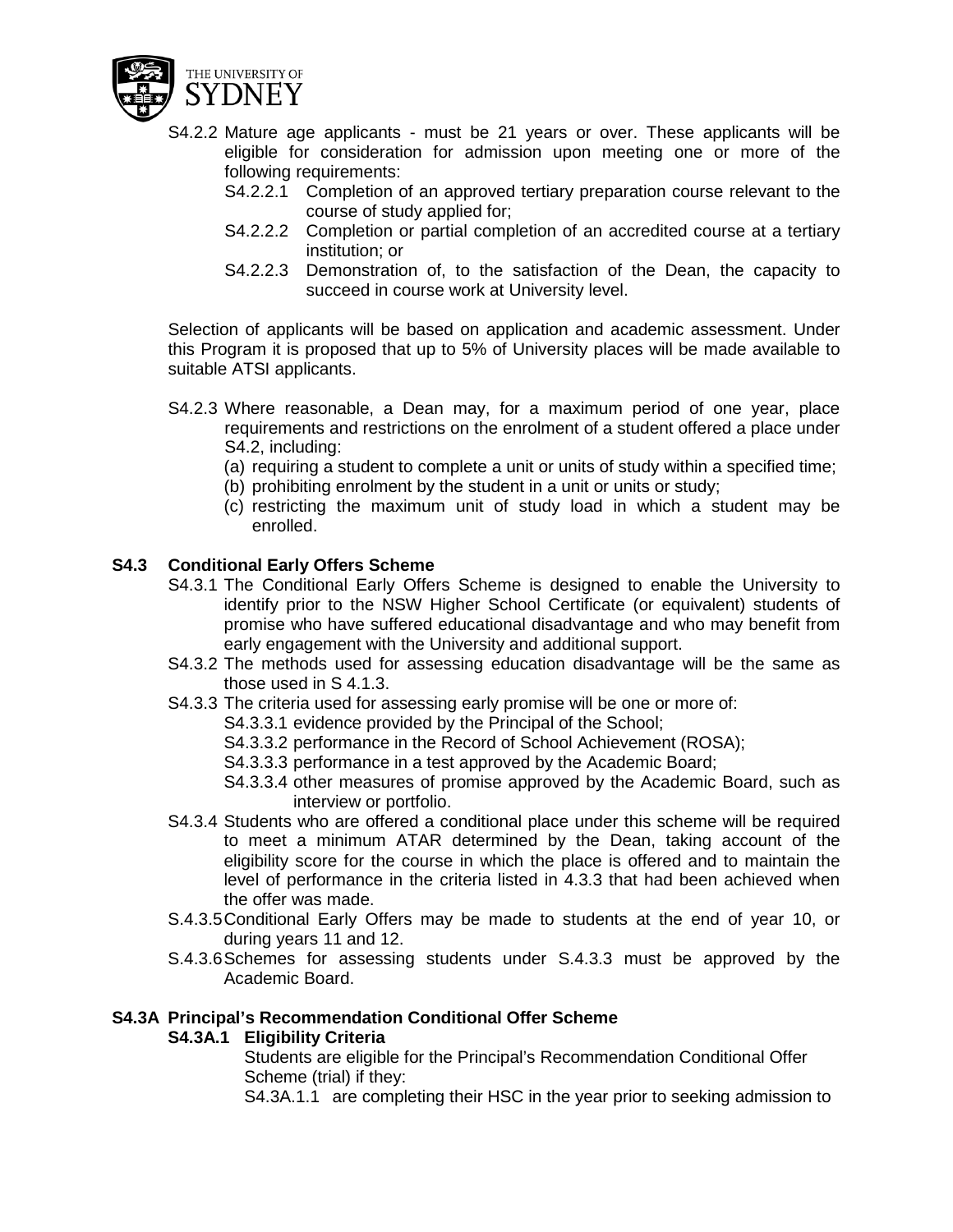

the University; and

S4.3A.1.2 attend a school that is on:

- (a) National Partnership (low SES communities); or
- (b) NSW Priority Schools Program; or
- (c) NSW Country Area Program Schools; or
- (d) they or their parents/carers are in receipt of a Centrelink means-tested income support payment at the time of application and they have a written recommendation from their Principal;

and

- S4.3A.1.3 complete the application form including motivation statement; and
- S4.3A.1.4 list the related University of Sydney course as their 1st preference on your UAC application form.

# **S4.3A.2 Application Process**

The University will make available information about the Principal's Recommendation Conditional Offer Scheme to all principals of NSW high schools. Principals may nominate a maximum of 10 students from their school, including students who self-nominate, across the courses offered who meet eligibility criteria.

Eligible students may also make an application themselves on a form provided, but will require a recommendation from the Principal of their school at the time of application.

### **S4.3A.3 Principal's Recommendation**

Principals are asked to identify high potential students whose capabilities may not be measured by their ATAR score, but who would be committed to, and benefit from, a supported access program to the University of Sydney.

Principals are asked to provide a written reflection on the student's motivation to study, ability to set and meet goals and likelihood to succeed at the University of Sydney as well as provide any other supporting information in regards to citizenship or leadership activity.

Principals are also asked to confirm that the student

- S4.3A.3.1 is completing their HSC in 2012 and is likely to meet the ATAR score attached to the particular course they have identified;
- S4.3A.3.2 that s/he has undertaken any prerequisite subjects; and
- S4.3A.3.3 that the students attends a school that is on:
	- (a) National Partnership (low SES communities)
	- (b) NSW Priority Schools Program
	- (c) NSW Country Area Program Schools /
- S4.3A.3.4 Or that they or their parents are in receipt of a Centrelink meanstested income support payment at the time of application.

# **S4.3A.4 Student application**

Applicants will complete an application form and provide a statement of motivation, demonstrating their interest in and motivation for one of the courses of study offered and their reasons for applying to Sydney. Applicants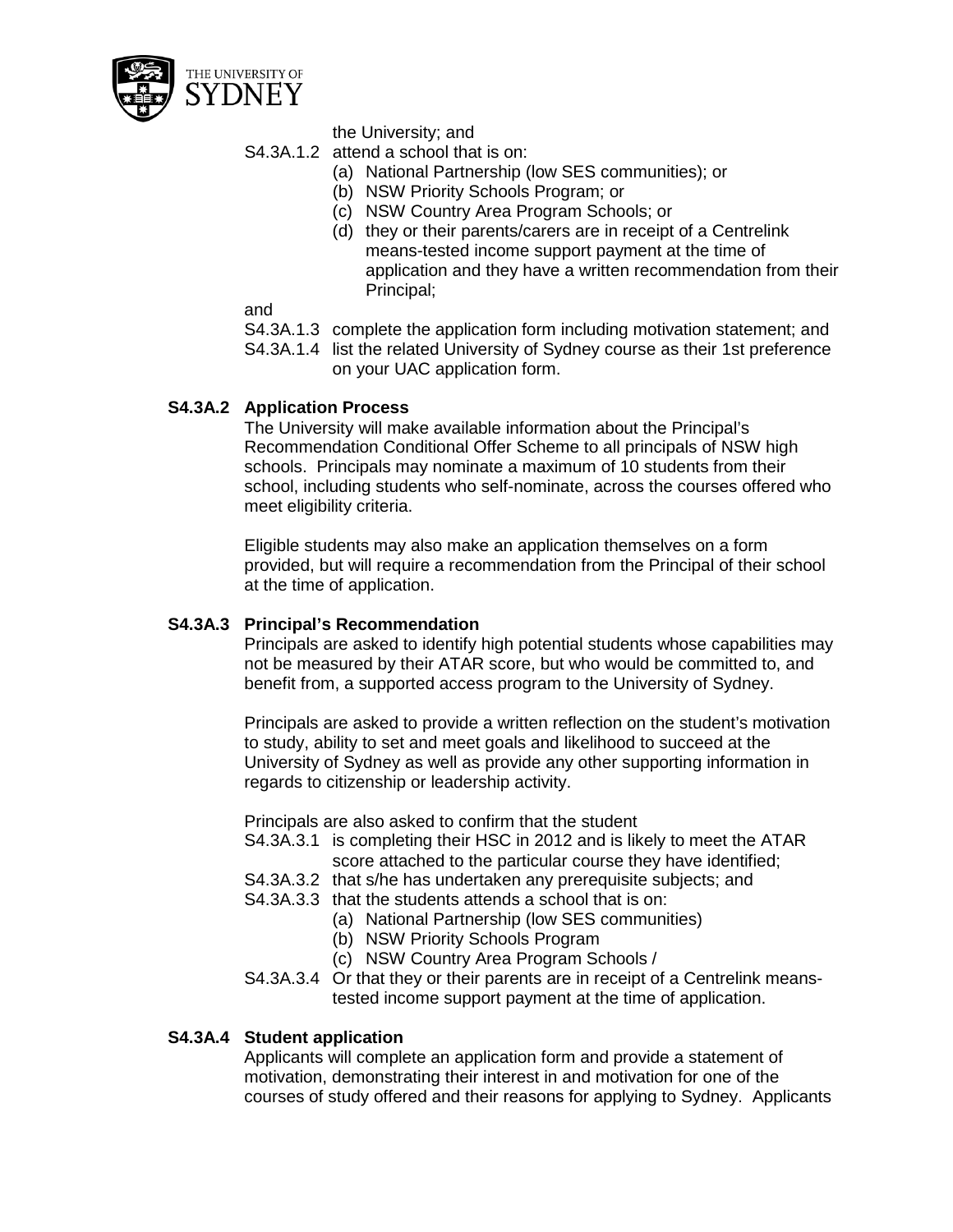

may also be required to attend an interview, and in such cases the interviewing panel will make a recommendation to the Assessment Panel.

# **S4.3A.5 Selection Criteria**

The student will be assessed against the following criteria:

- S4.3A.5.1 demonstrated interest in and motivation for the course of study;
- S4.3A.5.2 ability to set and meet long term goals;
- S4.3A.5.3 undertaking/en any prerequisite subjects;
- S4.3A.5.4 likelihood of meeting the required ATAR score and succeeding at Sydney; and
- S4.3A.5.5 demonstrated leadership or citizenship skills

# **S4.3A.6 Selection Process**

An Assessment Panel with at least two representatives from each Faculty involved will evaluate all applications against selection and eligibility criteria and make recommendations to the relevant Dean.

The Assessment Panel will be convened by the Chair who will be the Deputy Vice Chancellor (Education) or nominee. The panel will also include the Dean of the Faculty or nominee and one other Faculty representative nominated by the Dean. The Panel will be supported and serviced by the Manager, Widening Participation.

The Assessment Panel will make recommendations to the Dean of students who meet the eligibility and selection criteria for a conditional offer in the student's nominated degree program.

On receipt of a recommendation from the Assessment Panel, the relevant Dean may authorise a conditional offer to be made to the student for a place in a course subject to the student achieving an ATAR score at or above the minimum ATAR specified by the Faculty for the Principal's Recommendation Conditional Offer Scheme.

# **S4.3A.7 Conditional Offers**

On receipt of a recommendation from the Principal's Recommendation Assessment Committee, the relevant Dean may authorise a conditional offer to be made to the student for a place in a course subject to the student achieving an ATAR score at or above the minimum ATAR specified by the Faculty for the Principal's Recommendation Conditional Offer Scheme. Students who meet the eligibility and selection criteria will receive an early conditional offer of a place in their nominated degree in October prior to commencing the HSC.

Students with a conditional offer will make an application to the University through the UAC. In order to convert the conditional offer to an actual offer, students must:

- S4.3A.7.1 nominate the University of Sydney and the identified course as their first preference; and
- S4.3A.7.2 meet the ATAR score nominated by the Dean in the conditional offer.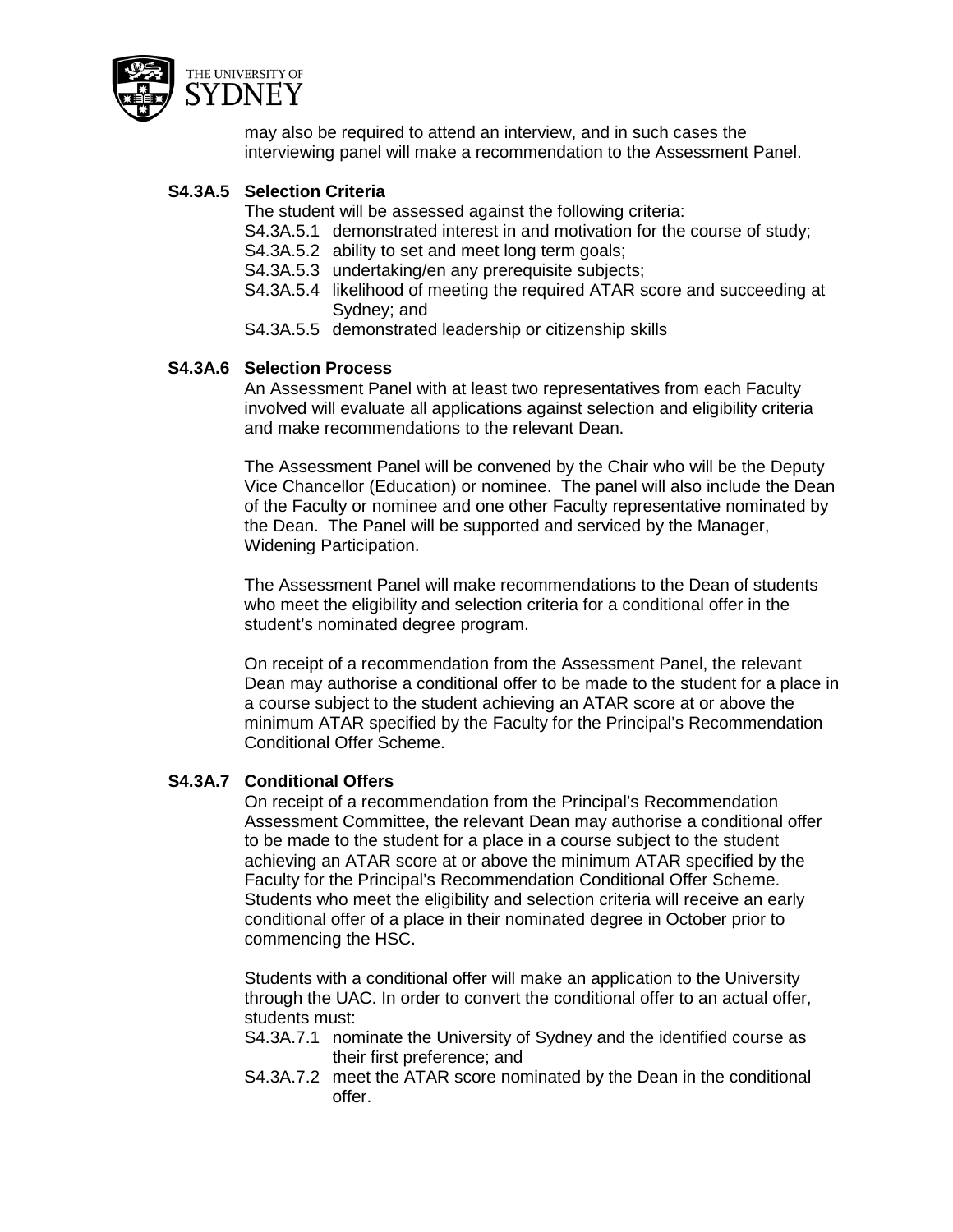

Students who have been made a conditional offer will have their place confirmed in the course nominated within one week of their ATAR being released. Students will receive a formal offer during the main round offers of offers made by the UAC.

# **S4.3A.8 Support**

Students who take up a place in a course after previously receiving a conditional offer in that course under this scheme will receive academic and other support.

# **S4.4 Mature Age Applicants (Local Students)**

- S4.4.1 To be eligible to apply under the Mature Age Entry Scheme candidates must meet all four of the following criteria. Candidates must:
	- S4.4.1.1 be at least 21 years of age on 1 March of the year of entry to the University;
	- S4.4.1.2 not have an ATAR or equivalent interstate or overseas qualification that would enable them to compete for normal admission;
	- S4.4.1.3 not have been completed at least two full-time semesters (part-time equivalent) of study in a Bachelor's degree or higher level qualification, an Associate Diploma or higher level qualification, or not have completed an AQF Diploma or Advanced Diploma, at a recognised tertiary institution;
	- S4.4.1.4 have completed one of the following approved preparation courses:
		- S4.4.1.4.1 a University Preparation Course offered by the University's Centre for Continuing Education
		- S4.4.1.4.2 the Tertiary Preparation Certificate Course offered at a NSW TAFE college
		- S4.4.1.4.3 a Limited HSC (The University of Sydney does not use the Limited HSC for automatic selection. Applicants who present more than nine units at the HSC and are eligible for an ATAR will not be considered under the Mature Age Entry Scheme.)
		- S4.4.1.4.4 the Open Foundation Course or NEWSTEP Program offered by the University of Newcastle
		- S4.4.1.4.5 the University Preparation Program offered by the University of New South Wales
		- S4.4.1.4.6 enrolled nursing qualifications for entry to the Bachelor of Nursing
	- S4.4.2.1 Faculties will determine the minimum level of academic merit required and the offers to be made, taking into account results achieved in any one of the above preparation courses.
	- S4.4.2.2 Results of the preparation courses above are valid only for two full-time years or equivalent immediately following completion of the course with the exception of enrolled nursing qualifications.
- S4.4.3 For courses in the Faculty of Health Sciences which are vocationally oriented, work experience and completion of relevant TAFE courses and AQF courses from accredited providers may be taken into consideration. In addition, applicants may be interviewed to evaluate personal qualities and likelihood of success.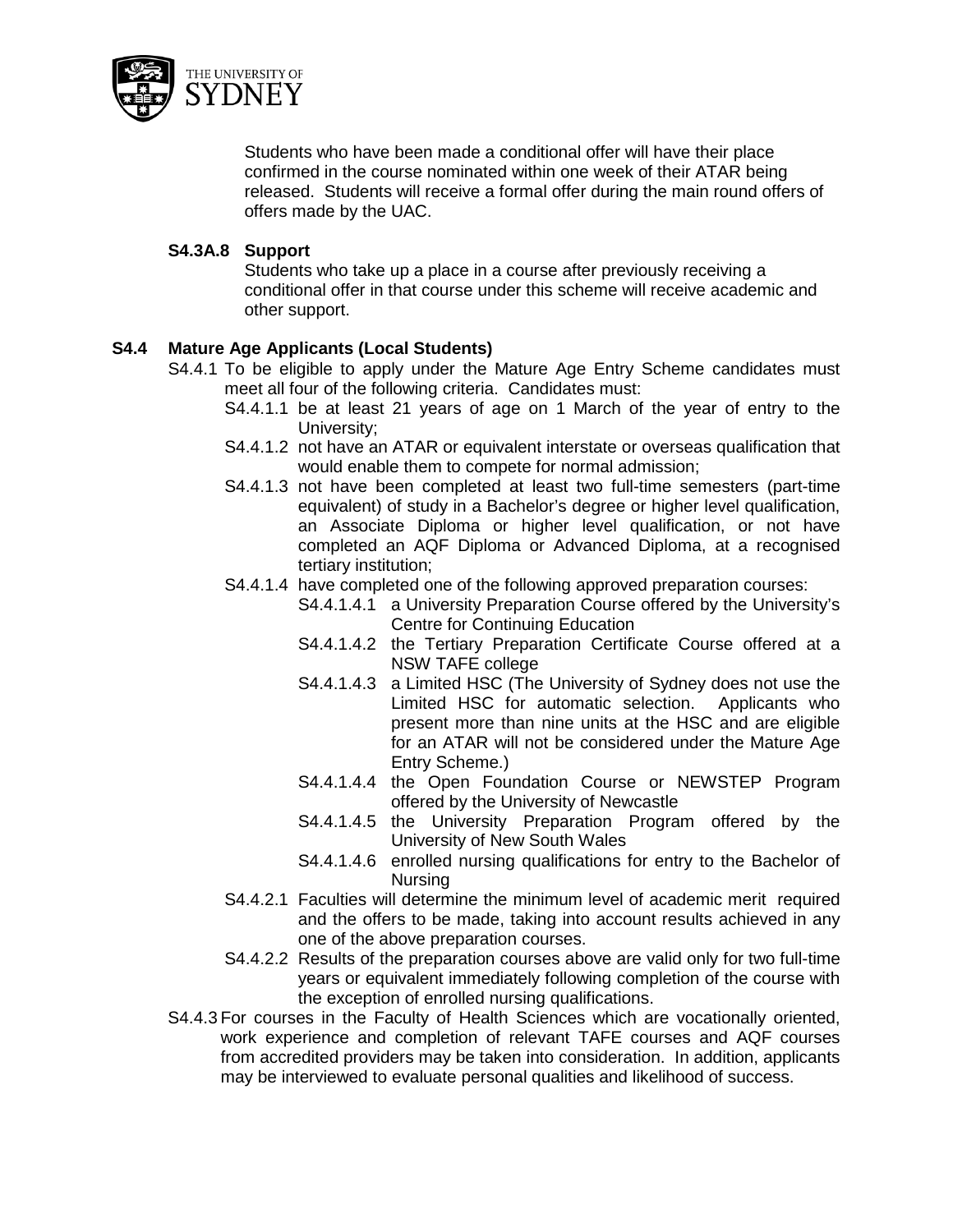

- S4.4.4.1 Levels of assumed knowledge specified for each course or equivalent, are normally considered as prerequisites for Mature Age Entry Scheme applicants. (see Assumed Knowledge and Additional Selection Criteria).
- S4.4.4.2 Mature Age Entry Scheme applicants are also required to meet any additional, selection criteria such as (but not limited to) interviews, work portfolios or practical examinations.
- S4.4.5 The Mature Age Entry Scheme is open for entry to most Commonwealthsupported based undergraduate courses offered through UAC, with the exception of such courses as may be determined by faculties from time to time.

## **S4.5 Elite Athletes or Performers**

### **S4.5.1 Preamble**

Elite athletes or performers who believe that their training, competitive or performance commitments have affected their HSC preparation may apply for special consideration under the Elite Athletes or Performers Scheme. Applicants eligible for consideration under more than one special admission scheme will not be granted a concession of more than five ATAR points in total.

Approval under this scheme does not guarantee admission but allows applicants, who have been assessed as being "elite" and can demonstrate sporting or performance commitments have impeded their HSC performance, to compete for a place with an ATAR of up to five ranks below the reported Commonwealthsupported course cut-off or equivalent for the year of admission.

Assessment of elite status will be undertaken by the Elite Athletes Assessment Panel for athletes and by the Elite Performers Assessment Panel for performer applicants, normally prior to the publication of HSC results for Semester One offers. Determination of whether individual applications qualify as elite for the purposes of this scheme will be made in line with the criteria set by the Assessment Panels from time to time.

Applicants deemed to be of elite status by the Elite Athlete or Elite Performers Assessment Panel will be considered for admission by the relevant faculty. Qualifying as an Elite Athlete or Performer under this scheme does not constitute an offer for admission to the University.

#### **S4.5.2 Application for Special Consideration as an Elite Athlete or Performer**

- S4.5.2.1 Persons wishing to apply for special consideration as an elite athlete or performer must apply to the Admissions Office by completing the application form available from the University website or Admissions Office. Applications close on the last day of business in October of each year.
- S4.5.2.2 Applications received by the Admissions Office are recorded and a letter of acknowledgement of receipt is sent to each applicant.

#### **S4.5.3 Assessment of Elite Status**

S4.5.3.1 In the case of **Athlete** applications, these are forwarded by the Admissions Office to the Elite Athletes Assessment Panel for assessment of elite status;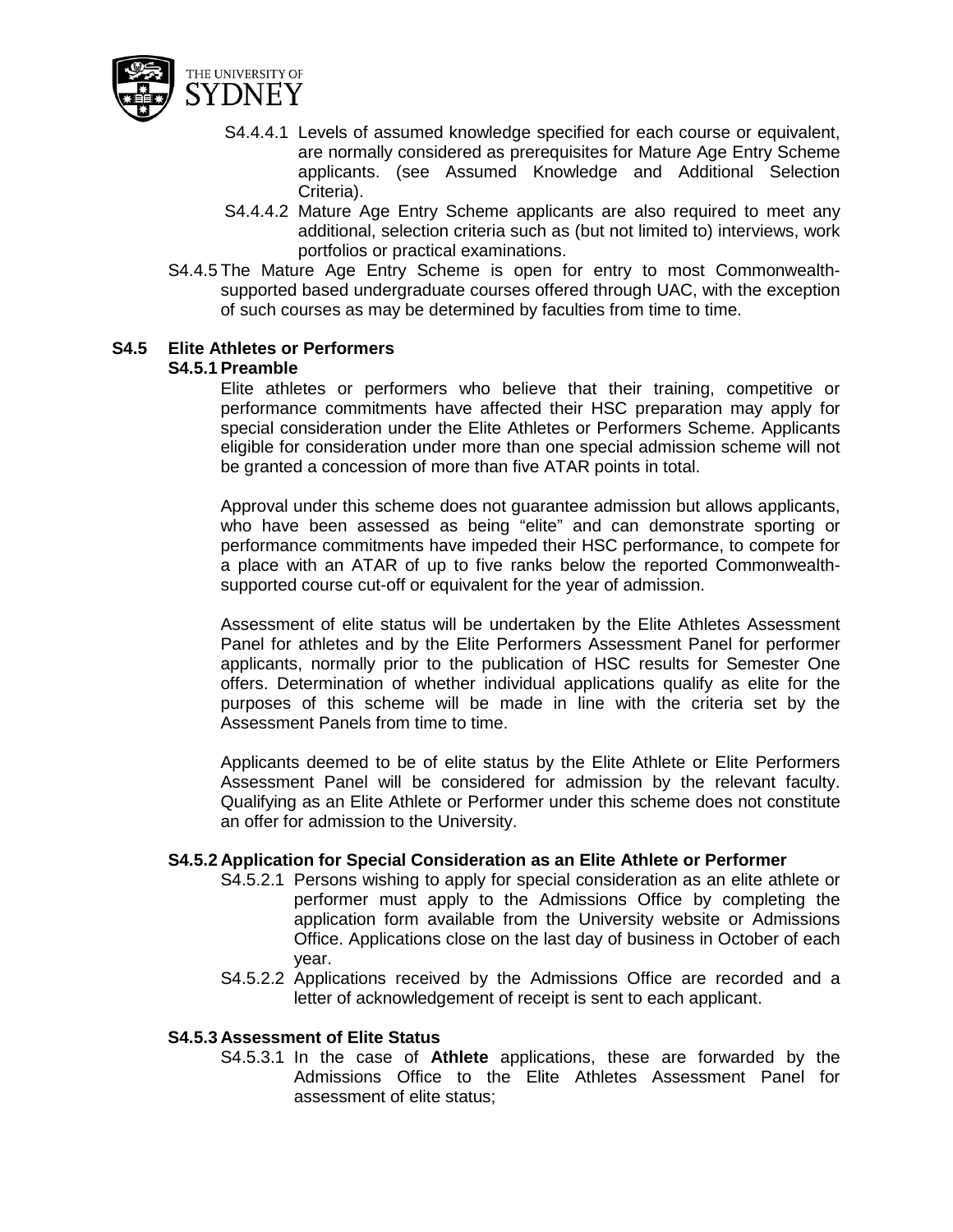

- S4.5.3.2 In the case of **Performer** applications, these are forwarded to the Elite Performers Assessment Panel;
- S4.5.3.3 Assessment of elite status in both cases is based on advice from referees and liaison with appropriate experts in the relevant sport/performance area;
- S4.5.3.4 Advice regarding elite status is sent to the Admissions Office by the relevant assessment panel after approval of the Selection Committee.
- S4.5.3.5 Applications are forwarded to the relevant Faculty for their consideration. Faculties then forward recommendations for offers to the Admissions Office.

## **S4.5.4 Notification to Applicants**

S4.5.4.1 The Admissions Office will notify applicants in writing of the outcome of their application.

#### **S4.5.5 Elite Athlete and Performer Selection Committee and Assessment Panels**

The Elite Athletes and Performers Selection Committee will comprise members of both Assessment Panels. Additional members may be appointed by the Chair of the Academic Board to provide additional expertise as required and to ensure gender parity.

- S4.5.5.1 A Selection Committee shall be convened during admission periods to oversee the Elite Athlete and Performer Scheme, comprising:
	- S4.5.5.1.1 the Chair of the Academic Board or nominee, to act as **Chairperson**
	- S4.5.5.1.2 the Chair of the Undergraduate Studies Committee or nominee
	- S4.5.5.1.3 the Director of the Student Centre or nominee
	- S4.5.5.1.4 the Director of Academic Affairs (Education Portfolio)
- S4.5.5.2 The Selection Committee will oversee the criteria used by Panels to assess 'elite' status.
- S4.5.5.3 The membership of the Elite Athlete Assessment Panel shall comprise:
	- S4.5.5.3.1 at least one member from the Selection Committee, as listed in S4.5.5.1,who shall act as Chairperson, and
	- S4.5.5.3.2 two staff members from Sydney University Sports and Fitness
- S4.5.5.4 The membership of the Elite Performer Assessment Panel shall comprise:
	- S4.5.5.4.1 at least one member from the Selection Committee, as listed in S4.5.5.1, who shall act as Chairperson, and
	- S4.5.5.4.2 two University staff members appointed by the Chair of the Academic Board
- S4.5.5.5 Panels will meet as necessary during admissions periods.
- S4.5.5.6 The Selection Committee shall report annually to the Undergraduate Studies Committee of the Academic Board (via the Admissions Sub-Committee) regarding the scheme.

#### **S4.6 Rural Students Entry Scheme into Pharmacy**

# **S4.6.1 Criteria for Selection**

S4.6.1.1 For current New South Wales HSC students or equivalent, an ATAR of not more than 5 points below the main round cut off mark for the year of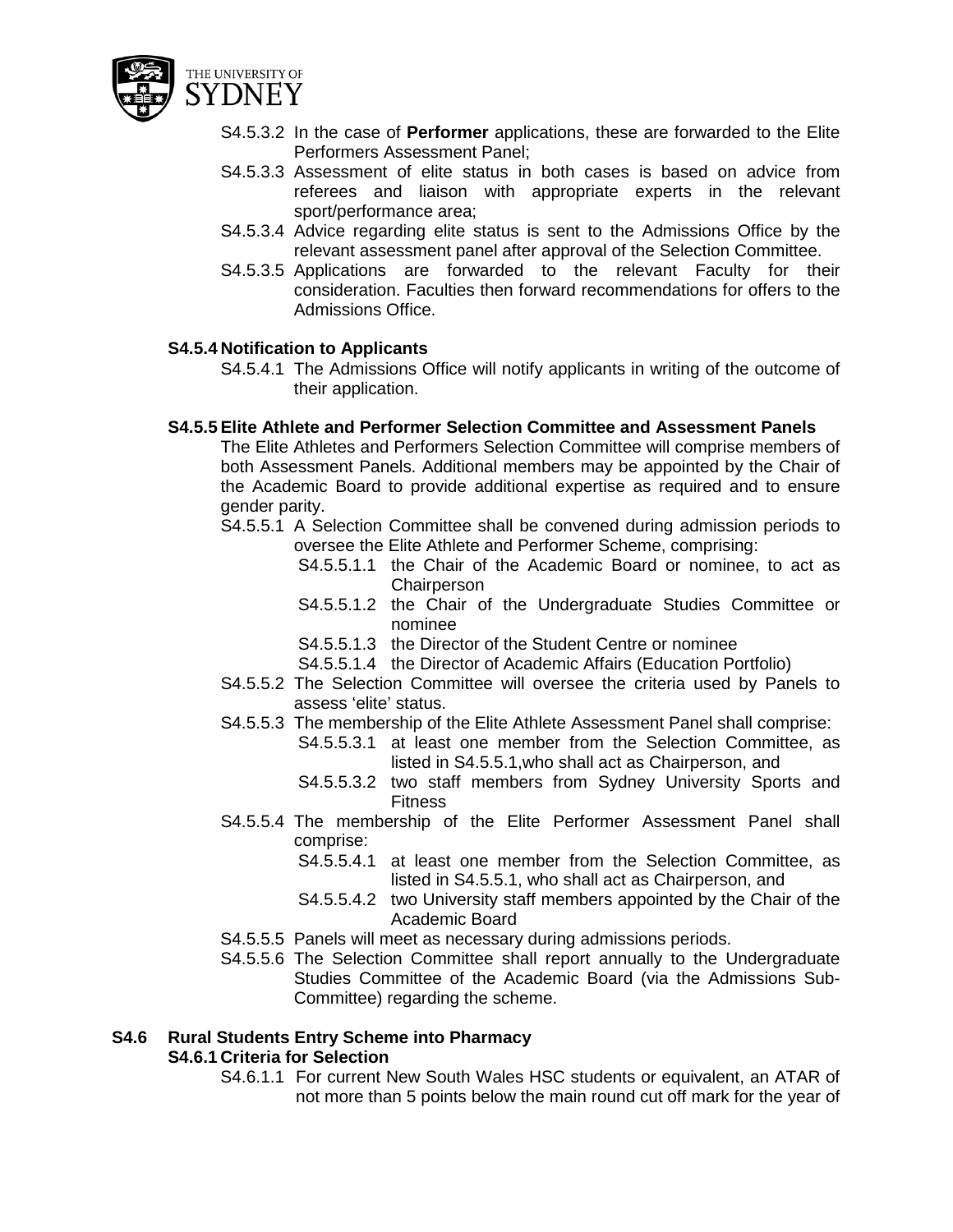

entry. All New South Wales HSC students (or equivalent) from the previous year are eligible to apply if they have not completed one fulltime year (or part-time equivalent) of tertiary study and meet the ATAR cut off as described above for current New South Wales HSC students. (Tertiary study refers to Diploma, Advanced Diploma, Bachelors Degree or higher qualification recognised by the University of Sydney).

- S4.6.1.2 Applicants must have completed at least the last four years of secondary education at a rural school (the definition of "rural" is detailed below).
- S4.6.1.3 Applicants must have lived in a rural area for a significant period of time (the definition of "rural" is detailed below).
- S4.6.1.4 Applicants must be able to demonstrate a commitment to a career in a rural health setting. (This may include an exceptional record of involvement and achievement in community affairs at school or local community level in a rural environment).

# **S4.6.2 Definition of "Rural"**

The basis for the definition of "rural" will be the area encompassing the rural NSW Area Health Service regions, as announced by the NSW Department of Health on 16 March 1966, or the equivalent definition of rural applicable to other States. Basically, all of New South Wales is considered rural with the exception of Sydney, Central Coast, Newcastle, Wollongong, the Blue Mountains and their surrounding areas. In other states, similar definitions will apply.

## **S4.6.3 Application Process**

In addition to lodging an application with the University Admission Centre (UAC), applicants must complete a Faculty of Pharmacy Rural Student Entry Scheme application form and return it to the Admissions Office, Student Centre by the due date (usually the last date for change of preference for Main Round offers). All supporting documentation including a reference from the applicant's School Principal and at least one other rural community leader must be attached to the application form. Applicants who meet all of the criteria for selection will then be ranked according to their confirmed ATAR.

# **S4.7 Special Consideration for Admission Scheme**

- S4.7.1 This scheme is for applicants with a record of tertiary study who have experienced some form of disadvantage during their secondary or tertiary studies. It is not strictly speaking a special admission scheme, as it is available to applicants with a record of tertiary study, but it serves a similar purpose. Applicants are required to submit a statement to the Admissions Office, accompanied by supporting documentation which proves their claims. This application is in addition to the mandatory application for admission through UAC.
- S4.7.2 The scheme is available for admission into all of the University's undergraduate courses which are offered through UAC. However, only applicants who can demonstrate a serious disadvantage will be eligible for consideration. The scheme is not an avenue for applicants to submit personal statements or references which provide superfluous information about themselves but do not establish that they have been disadvantaged.
- S4.7.3 Applicants who receive consideration under this scheme will normally only be eligible for admission if their results are already within five ranks of the applicable